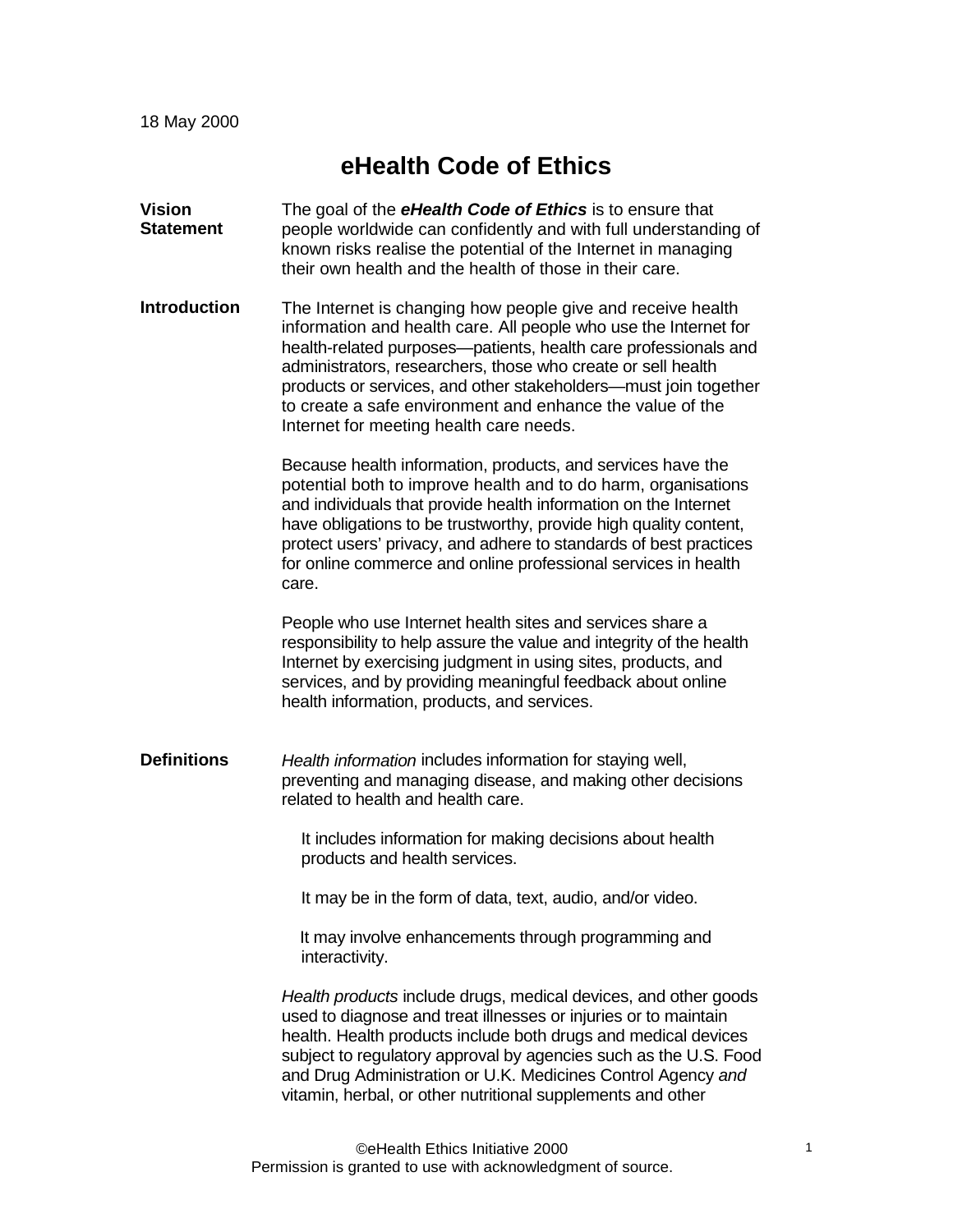products not subject to such regulatory oversight.

*Health services* include specific, personal medical care or advice; management of medical records; communication between health care providers and/or patients and health plans or insurers, or health care facilities regarding treatment decisions, claims, billing for services, etc.; and other services provided to support health care.

Health services also include listserves, bulletin boards, chat rooms, and other online venues for the exchange of health information.

Like health information, health services may be in the form of data, text, audio, and/or video, and may involve enhancements through programming and interactivity.

**Anyone who uses the Internet for health-related reasons has a right to expect that organisations and individuals who provide health information, products or services online will uphold the following guiding principles:**

| ando |  |
|------|--|
|------|--|

| <b>O</b> Disclose<br>information that<br>if known by<br>consumers<br>would likely<br>affect | People who use the Internet for health-related purposes need<br>to be able to judge for themselves that the sites they visit and<br>services they use are credible and trustworthy. Sites should<br>clearly indicate           |
|---------------------------------------------------------------------------------------------|--------------------------------------------------------------------------------------------------------------------------------------------------------------------------------------------------------------------------------|
| consumers'                                                                                  | • who owns or has a significant financial interest in the site or<br>service                                                                                                                                                   |
| understanding<br>or use of the site<br>or purchase or<br>use of a product<br>or service.    | • what the purpose of the site or service is<br>For example, whether it is solely educational, sells health<br>products or services, or offers personal medical care or<br>advice                                              |
|                                                                                             | • any relationship (financial, professional, personal, or other)<br>that a reasonable person would believe would likely influence<br>his or her perception of the information, products, or services<br>offered by the site    |
|                                                                                             | For example, if the site has commercial sponsors or<br>partners, who those sponsors/partners are and whether they<br>provide content for the site                                                                              |
|                                                                                             | <b>Honesty</b>                                                                                                                                                                                                                 |
| <b>O</b> Be truthful<br>and not<br>deceptive.                                               | People who seek health information on the Internet need to know<br>that products or services are described truthfully and that<br>information they receive is not presented in a misleading way.<br>Sites should be forthright |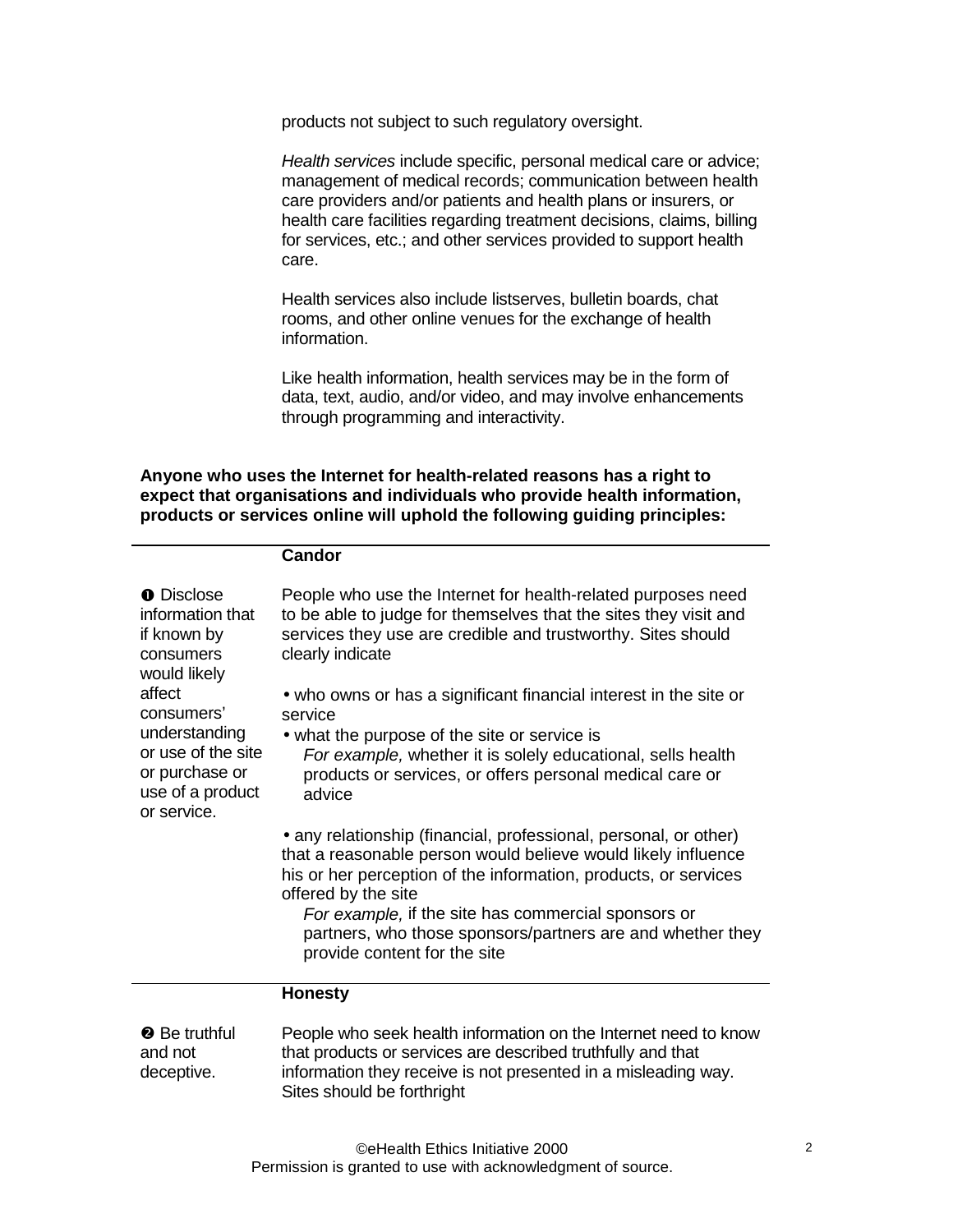• in all content used to promote the sale of health products or services

• in any claims about the efficacy, performance, or benefits of products or services

They should clearly distinguish content intended to promote or sell a product, service, or organisation from educational or scientific content.

## **Quality**

| <b>8</b> Provide<br>health<br>information that<br>is accurate,<br>easy to | To make wise decisions about their health care, people need<br>and have the right to expect that sites will provide accurate,<br>well-supported information and products and services of high<br>quality.                                                                                                                        |
|---------------------------------------------------------------------------|----------------------------------------------------------------------------------------------------------------------------------------------------------------------------------------------------------------------------------------------------------------------------------------------------------------------------------|
| understand, and<br>up to date.                                            | To assure that the health information they provide is accurate,<br>eHealth sites and services should make good faith efforts to                                                                                                                                                                                                  |
|                                                                           | • evaluate information rigorously and fairly, including<br>information used to describe products or services                                                                                                                                                                                                                     |
|                                                                           | • provide information that is consistent with the best available<br>evidence                                                                                                                                                                                                                                                     |
|                                                                           | • assure that when personalized medical care or advice is<br>provided that care or advice is given by a qualified practitioner                                                                                                                                                                                                   |
|                                                                           | • indicate clearly whether information is based on scientific<br>studies, expert consensus, or professional or personal<br>experience or opinion                                                                                                                                                                                 |
|                                                                           | • acknowledge that some issues are controversial and when<br>that is the case make good faith efforts to present all<br>reasonable sides in a fair and balanced way<br>For example, advise users that there are alternative<br>treatments for a particular health condition, such as surgery<br>or radiation for prostate cancer |
|                                                                           | Information and services must be easy for consumers to<br>understand and use. Sites should present information and<br>describe products or services                                                                                                                                                                              |
|                                                                           | • in language that is clear, easy to read, and appropriate for<br>intended users<br>For example, in culturally appropriate ways in the primary<br>language (or languages) of the site's expected audience                                                                                                                        |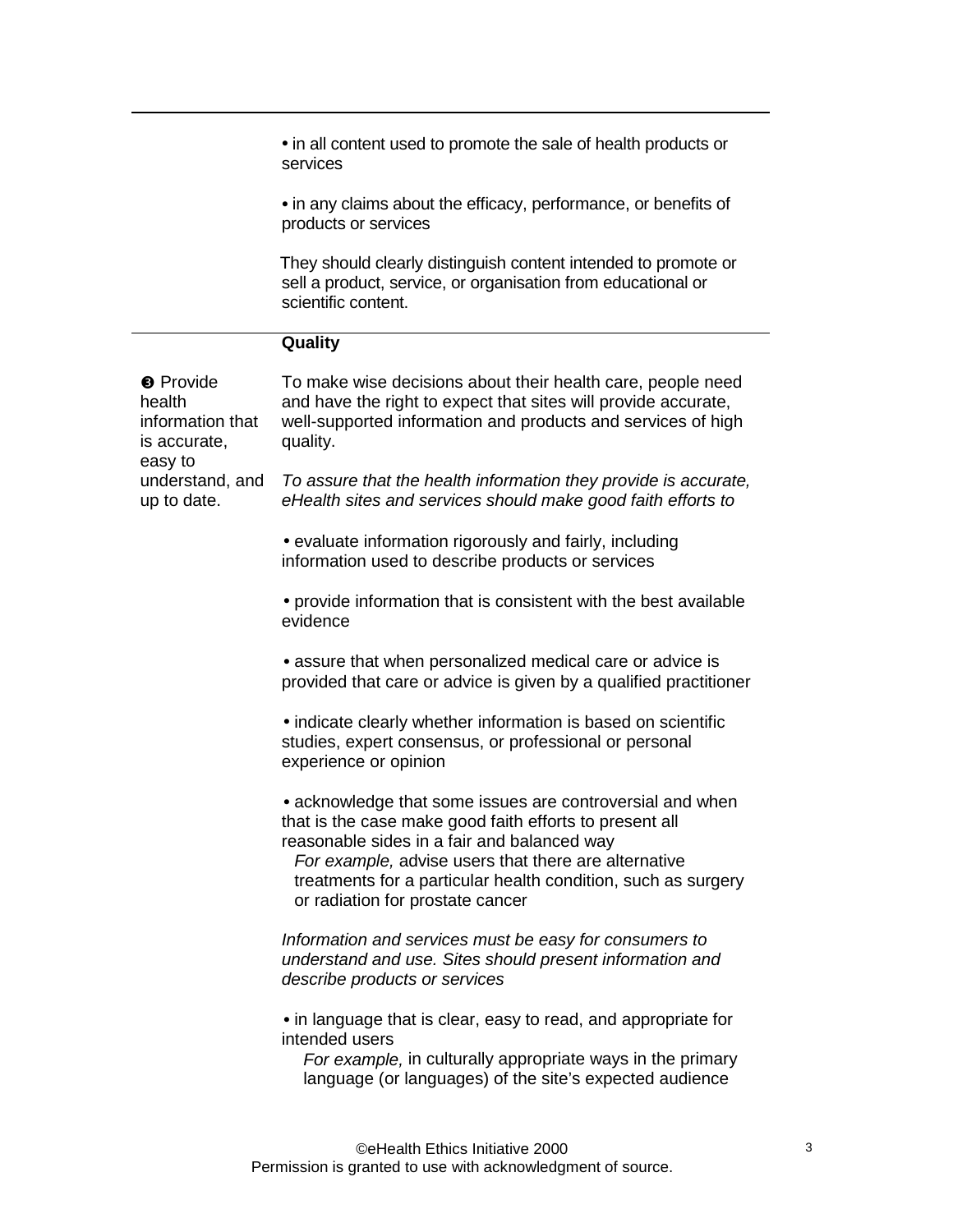• in a way that accommodates special needs users may have *For example,* in large type or through audio channels for users whose vision is impaired

Sites that provide information primarily for educational or scientific purposes should guarantee the independence of their editorial policy and practices by assuring that only the site's content editors determine editorial content and have the authority to reject advertising that they believe is inappropriate.

*Consumers have a right to expect that the information they receive is up to date. Sites should clearly indicate*

• when the site published the information it provides (and what version of the information users are seeing if it has been revised since it was first published)

• when the site most recently reviewed the information

• whether the site has made substantive changes in the information and if so, when the information was most recently updated

#### *and*

| Provide the<br>information<br>users need to<br>make their own<br>judgments<br>about the health<br>information,<br>products, or | Individuals need to be able to judge for themselves the quality<br>of the health information they find on the Internet. Sites should<br>describe clearly and accurately how content is developed for<br>the site by telling users<br>• what sources the site or content provider has used, with<br>references or links to those sources |
|--------------------------------------------------------------------------------------------------------------------------------|-----------------------------------------------------------------------------------------------------------------------------------------------------------------------------------------------------------------------------------------------------------------------------------------------------------------------------------------|
| services<br>provided by the<br>site.                                                                                           | $\bullet$ how the site evaluates content and what criteria are used to<br>evaluate content, including on what basis the site decides to<br>provide specific links to other sites or services<br>For example, by describing the site's editorial board and<br>policies                                                                   |
|                                                                                                                                | When health products or services are subject to government<br>regulation, sites should tell users whether those products (such<br>as drugs or medical devices) have been approved by<br>appropriate regulatory agencies, such as the U.S. Food and<br>Drug Administration or U.K. Medicines Control Agency                              |
|                                                                                                                                | <b>Informed Consent</b>                                                                                                                                                                                                                                                                                                                 |
| <b>O</b> Respect<br>users' right to<br>determine                                                                               | People who use the Internet for health-related reasons have<br>the right to be informed that personal data may be gathered,<br>and to choose whether they will allow their personal data to be                                                                                                                                          |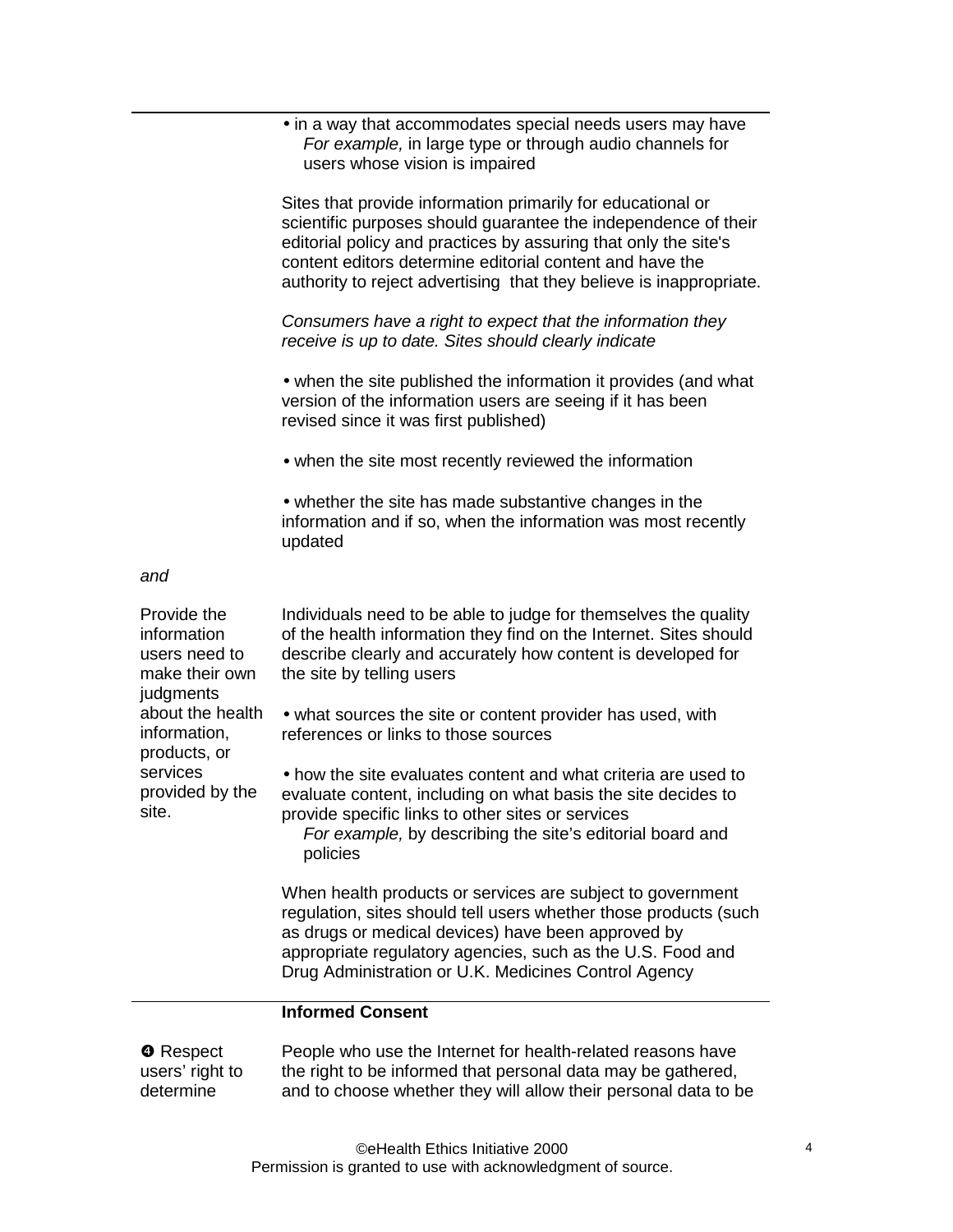| whether or how   | collected and whether they will allow it to be used or shared.   |
|------------------|------------------------------------------------------------------|
| their personal   | And they have a right to be able to choose, consent, and control |
| data may be      | when and how they actively engage in a commercial relationship.  |
| collected, used, |                                                                  |
| or shared.       | Sites should clearly disclose                                    |

• that there are potential risks to users' privacy on the Internet *For example,* that other organisations or individuals may be able to collect personal data when someone visits a site, without that site's knowledge; or that some jurisdictions (such as the European Union) protect privacy more stringently than others

Sites should not collect, use, or share personal data without the user's *specific affirmative consent*. To assure that users understand and make informed decisions about providing personal data, sites should indicate clearly and accurately

- what data is being collected when users visit the site *For example,* data about which parts of the site the user visited, or the user's name and email address, or specific data about the user's health or online purchases
- who is collecting that data *For example,* the site itself, or a third party
- how the site will use that data *For example,* to help the site provide better services to users, as part of a scientific study, or to provide personalised medical care or advice
- whether the site knowingly shares data with other organisations or individuals and if so, what data it shares
- which organisations or individuals the site shares data with and how it expects its affiliates to use that data *For example,* whether the site will share users' personal data with other organisations or individuals and for what purposes, and note when personal data will be shared with
- obtain users affirmative consent to collect, use, or share personal data in the ways described

organizations or individuals in other countries

- *For example,* to collect and use the visitor's personal data in scientific research, or for commercial reasons such as sending information about new products or services to the user, or to share his or her personal data with other organisations or individuals
- what consequences there may be when a visitor refuses to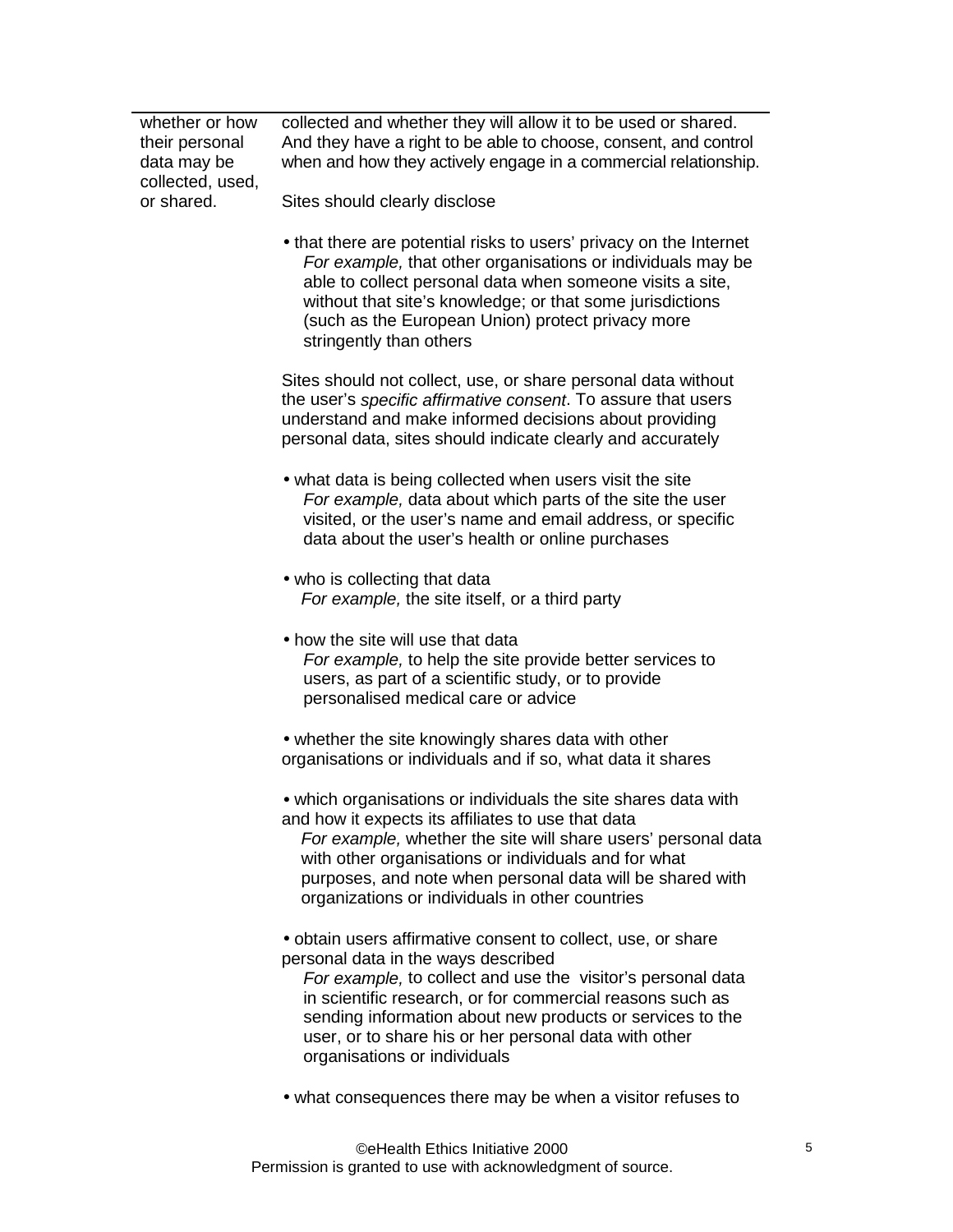give personal data

*For example,* that the site may not be able to tailor the information it provides to the visitor's particular needs, or that the visitor may not have access to all areas of the site

"E-commerce" sites have an obligation to make clear to users when they are about to engage in a commercial transaction and to obtain users' specific affirmative consent to participate in that commercial transaction.

# **Privacy**

| <b>6</b> Respect the<br>obligation to<br>protect users'<br>privacy. | People who use the Internet for health-related reasons have<br>the right to expect that personal data they provide will be kept<br>confidential. Personal health data in particular may be very<br>sensitive, and the consequences of inappropriate disclosure<br>can be grave. To protect users, sites that collect personal data<br>should |
|---------------------------------------------------------------------|----------------------------------------------------------------------------------------------------------------------------------------------------------------------------------------------------------------------------------------------------------------------------------------------------------------------------------------------|
|                                                                     | • take reasonable steps to prevent unauthorised access to or<br>use of personal data<br>For example, by "encrypting" data, protecting files with<br>passwords, or using appropriate security software for all<br>transactions involving users' personal medical or financial<br>data                                                         |
|                                                                     | • make it easy for users to review personal data they have<br>given and to update it or correct it when appropriate                                                                                                                                                                                                                          |
|                                                                     | • adopt reasonable mechanisms to trace how personal data is                                                                                                                                                                                                                                                                                  |
|                                                                     | used<br>For example, by using "audit trails" that show who viewed<br>the data and when                                                                                                                                                                                                                                                       |
|                                                                     | • tell how the site stores users' personal data and for how long<br>it stores that data                                                                                                                                                                                                                                                      |
|                                                                     | • assure that when personal data is "de-identified" (that is,<br>when the user's name, email address, or other data that might<br>identify him or her has been removed from the file) it cannot be<br>linked back to the user                                                                                                                |
|                                                                     | <b>Professionalism in Online Health Care</b>                                                                                                                                                                                                                                                                                                 |
|                                                                     |                                                                                                                                                                                                                                                                                                                                              |
| <b>6</b> Respect<br>fundamental<br>ethical<br>obligations to        | Physicians, nurses, pharmacists, therapists, and all other health<br>care professionals who provide specific, personal medical care or<br>advice online should                                                                                                                                                                               |
| patients and                                                        | • abide by the ethical codes that govern their professions as                                                                                                                                                                                                                                                                                |
|                                                                     |                                                                                                                                                                                                                                                                                                                                              |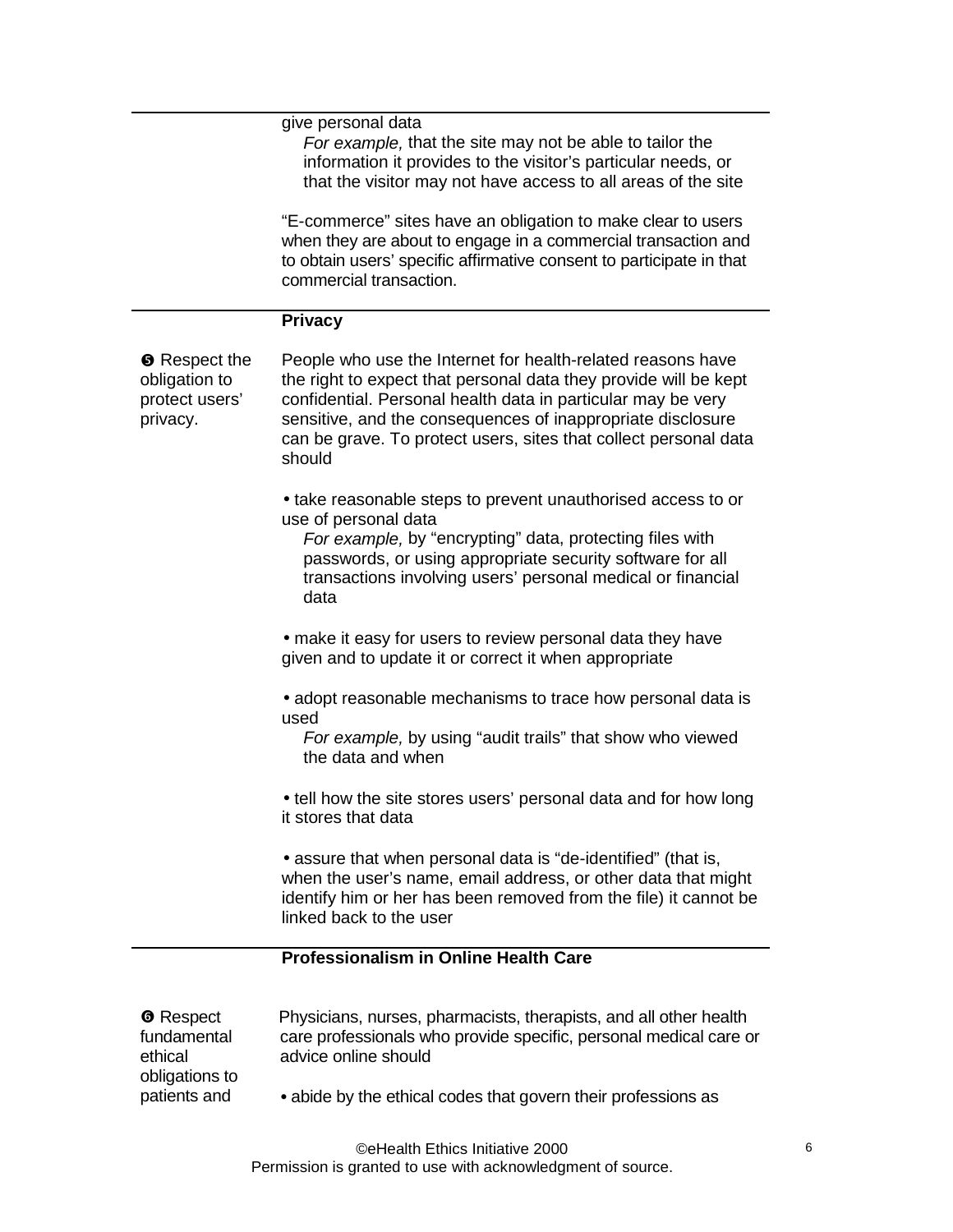| clients.                                                                     | practitioners in face-to-face relationships                                                                                                                                                                                                                                                                                                                                                                                     |
|------------------------------------------------------------------------------|---------------------------------------------------------------------------------------------------------------------------------------------------------------------------------------------------------------------------------------------------------------------------------------------------------------------------------------------------------------------------------------------------------------------------------|
|                                                                              | • do no harm                                                                                                                                                                                                                                                                                                                                                                                                                    |
|                                                                              | • put patients' and clients' interests first                                                                                                                                                                                                                                                                                                                                                                                    |
|                                                                              | • protect patients' confidentiality                                                                                                                                                                                                                                                                                                                                                                                             |
|                                                                              | • clearly disclose any sponsorships, financial incentives, or other<br>information that would likely affect the patient's or client's<br>perception of professional's role or the services offered                                                                                                                                                                                                                              |
|                                                                              | • clearly disclose what fees, if any, will be charged for the online<br>consultation and how payment for services is to be made                                                                                                                                                                                                                                                                                                 |
|                                                                              | • obey the laws and regulations of relevant jurisdiction(s),<br>including applicable laws governing professional licensing and<br>prescribing                                                                                                                                                                                                                                                                                   |
| and                                                                          |                                                                                                                                                                                                                                                                                                                                                                                                                                 |
| Inform and<br>educate patients<br>and clients<br>about the<br>limitations of | The Internet can be a powerful tool for helping to meet patients'<br>health care needs, but users need to understand that it also has<br>limitations. Health care professionals who practice on the Internet<br>should clearly and accurately                                                                                                                                                                                   |
| online health<br>care.                                                       | • identify themselves and tell patients or clients where they<br>practice and what their professional credentials are                                                                                                                                                                                                                                                                                                           |
|                                                                              | • describe the terms and conditions of the particular online<br>interaction<br>For example, whether the health care professional will provide<br>general advice about a particular health condition or will make<br>specific recommendations and or referrals for the patient or<br>client, or whether the health care professional can and will or<br>cannot and will not prescribe medications in the particular<br>situation |
|                                                                              | • make good faith efforts to understand the patient's or client's<br>particular circumstances and to help him or her identify health<br>care resources that are available locally<br>For example, to help the patient or client determine whether<br>particular treatment is available in his or her home community<br>or only from providers outside his or her community                                                      |
|                                                                              | • give clear instructions for follow-up care when appropriate or<br>necessary                                                                                                                                                                                                                                                                                                                                                   |
|                                                                              | Health care professionals who offer personal medical services or<br>advice online should                                                                                                                                                                                                                                                                                                                                        |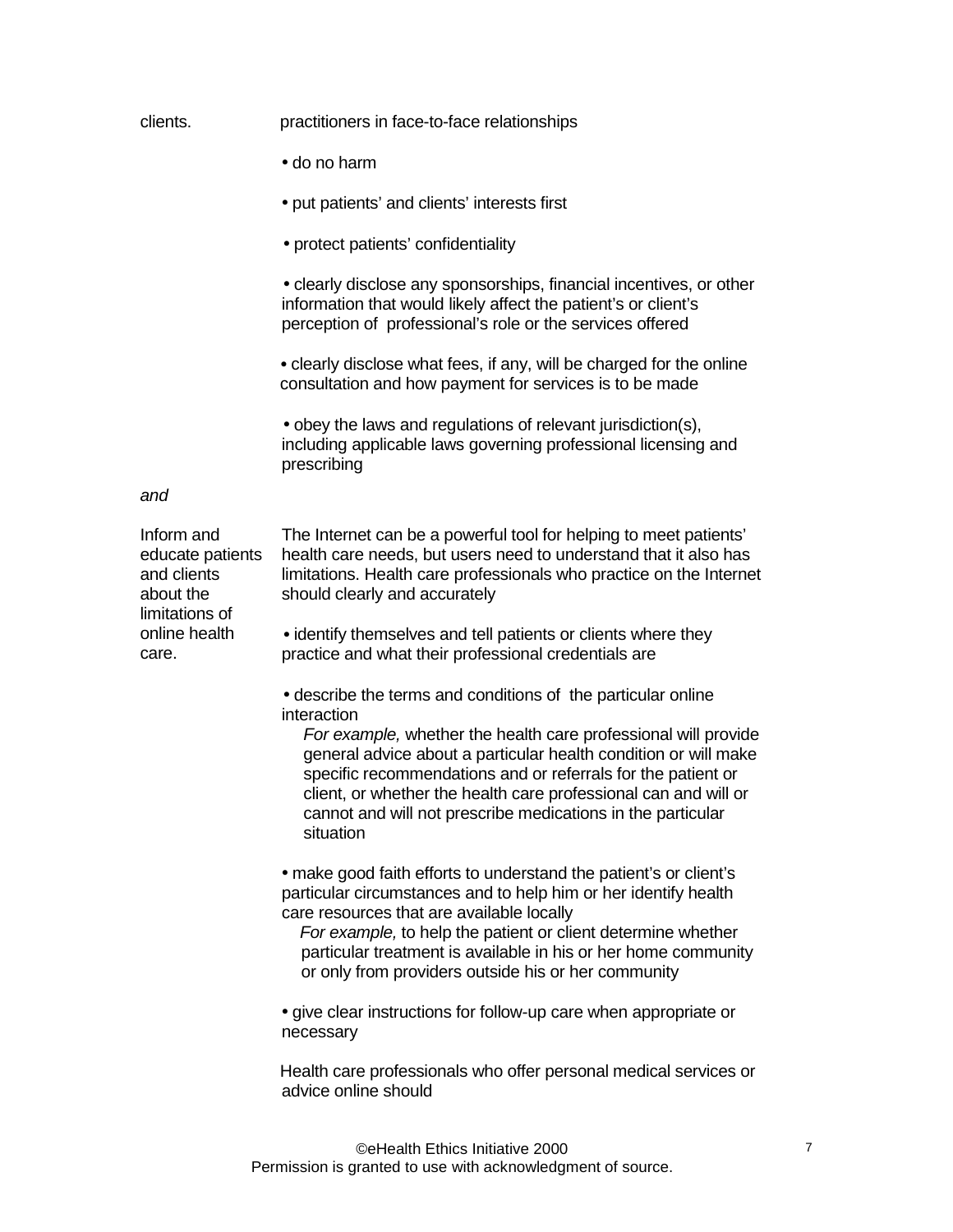|                                                                                                                      | • clearly and accurately describe the constraints of online<br>diagnosis and treatment recommendations<br>For example, providers should stress that because the online<br>health care professional cannot examine the patient, it is<br>important for patients to describe their health care needs as<br>clearly they can<br>• help "e-patients" understand when online consultation can and                                                              |
|----------------------------------------------------------------------------------------------------------------------|-----------------------------------------------------------------------------------------------------------------------------------------------------------------------------------------------------------------------------------------------------------------------------------------------------------------------------------------------------------------------------------------------------------------------------------------------------------|
|                                                                                                                      | when it cannot and should not take the place of a face-to-face<br>interaction with a health care provider                                                                                                                                                                                                                                                                                                                                                 |
|                                                                                                                      | <b>Responsible Partnering</b>                                                                                                                                                                                                                                                                                                                                                                                                                             |
| <b>O</b> Ensure that<br>organisations<br>and sites with<br>which they<br>affiliate are                               | People need to be confident that organisations and individuals<br>who operate on the Internet undertake to partner only with<br>trustworthy individuals or organisations. Whether they are for-<br>profit or nonprofit, sites should                                                                                                                                                                                                                      |
| trustworthy.                                                                                                         | • make reasonable efforts to ensure that sponsors, partners, or<br>other affiliates abide by applicable law and uphold the same<br>ethical standards as the sites themselves                                                                                                                                                                                                                                                                              |
|                                                                                                                      | • insist that current or prospective sponsors not influence the<br>way search results are displayed for specific information on key<br>words or topics                                                                                                                                                                                                                                                                                                    |
|                                                                                                                      | And they should indicate clearly to users                                                                                                                                                                                                                                                                                                                                                                                                                 |
|                                                                                                                      | • whether links to other sites are provided for information only or<br>are endorsements of those other sites                                                                                                                                                                                                                                                                                                                                              |
|                                                                                                                      | • when they are leaving the site<br>For example, by use of transition screens                                                                                                                                                                                                                                                                                                                                                                             |
|                                                                                                                      | <b>Accountability</b>                                                                                                                                                                                                                                                                                                                                                                                                                                     |
| <sup><b><sup>O</sup></b> Provide</sup><br>meaningful<br>opportunity for<br>users to give<br>feedback to the<br>site. | People need to be confident that organisations and individuals<br>that provide health information, products, or services on the<br>Internet take users' concerns seriously and that sites make<br>good faith efforts to ensure that their practices are ethically<br>sound. eHealth sites should<br>• indicate clearly to users how they can contact the owner of<br>the site or service and/or the party responsible for managing<br>the site or service |
|                                                                                                                      | For example, how to contact specific manager(s) or<br>customer service representatives with authority to address<br>problems                                                                                                                                                                                                                                                                                                                              |